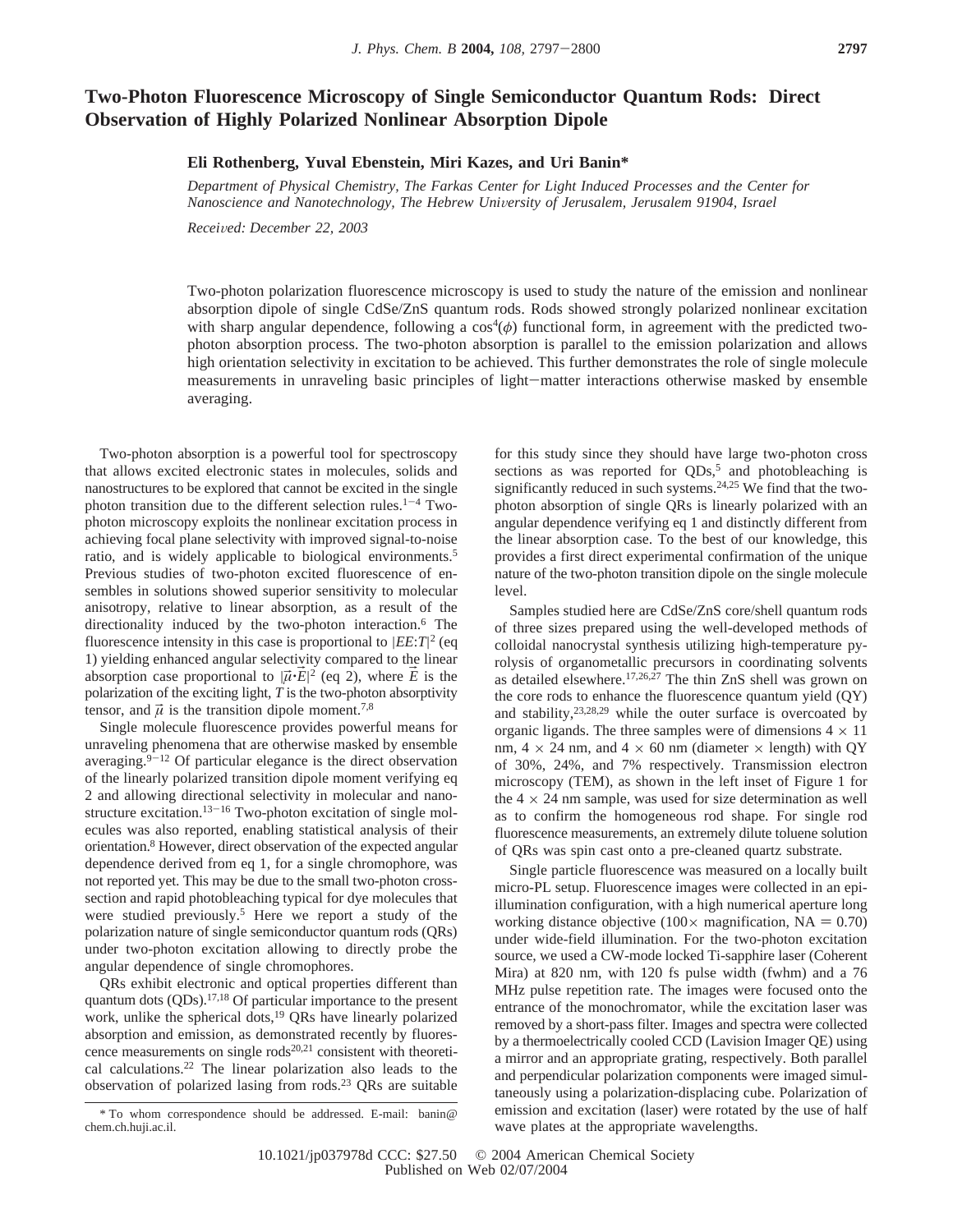

**Figure 1.** Two-photon PL spectra of three single QRs (solid lines, CCD integration time 60 s) along with normalized spectrum of the ensemble (dashed line) for the  $4 \times 11$  nm rods. The right inset shows the intensity dependence of two single QRs under two photon excitation on a log-log scale, with linear fits (solid lines). The dashed line is of the expected slope of 2. In the left inset, a TEM image of  $4 \times 25$  nm CdSe/ZnS QRs is shown, scale bar is 100 nm.

Polarization effects were observed for more than 50 single QRs within each sample. Fluorescence images obtained by means of two-photon excitation had relatively low backgrounds due to reduced scattering and auto-fluorescence. Fluorescence intermittency (blinking) was observed at various time scales verifying images observed are of single  $QRs$ .<sup>30,31</sup>

Figure 1 shows two-photon excited PL spectra of single QRs (solid lines) for the  $4 \times 11$  nm rod sample. The two-photon excited PL spectrum for an ensemble of the rods in solution is also shown (dashed line). We note that this PL resembles the one-photon excited spectrum of the sample. Markedly, the spectra of the single rods has a width of about 20 nm, significantly narrower than the ∼60 nm width of the inhomogeneously broadened ensemble PL. Additionally, the PL of the single rods spans the spectrum of the ensemble, showing the significance of single particle spectroscopy in uncovering ensemble-averaging effects.

The dependence of emission intensities on excitation power is presented in the right inset of Figure 1 for two single QRs on a log-log scale. A linear fit to the log-log power dependence for each rod (solid lines) yields slopes of 1.5 and 1.9. These results represent the typical range of such power dependencies and are in reasonable agreement with the expected slope of 2 (dashed line), for a two-photon absorption process. Fluctuations related with fluorescence intermittency could explain the deviations.

We next turn to the polarization measurements starting with the emission polarization. Figure 2a shows a pair of images obtained simultaneously at two detection polarizations for the  $4 \times 11$  nm rod sample, using vertically polarized excitation (along the *y* direction, where the sample lies in the  $x-y$  plane and the laser beam propagates along the *z* axis). The images were obtained using the polarization-displacing cube yielding one image for the vertical polarization component (left image) and the other for the horizontal polarization component designated as 0° and 90°, respectively. These images provide complete information on the emission polarization nature of the quantum rods. This is unmistakably observed for the two circled emission spots that are both strong in the left frame (vertical polarization) and hardly observed in the right frame (horizontal polarization). We can conclude that these rods possess a strong linear emission dipole, consistent with previous studies,  $20,21$ 



**Figure 2.** (a) Split emission image for  $4 \times 11$  nm rods acquired simultaneously, showing the vertical polarization component (0°, left) and the horizontal component (90°, right). The two circled rods are clearly polarized vertically. (b) The polarized emission behavior of two single rods is shown. The intensity ratio  $P$  (see text) was plotted as a function of the rotation degree and fitted with a sinusoidal function.

which is vertically oriented. The other particles also show emission polarization effects, manifested as variations in the relative intensities of the vertical and horizontal components. This indicates the random orientation of the rods and validates the experimental scheme.

A more complete study of the emission polarization was obtained by rotating the fluorescence image polarization using a half wave plate, and acquiring the simultaneous emission images for each angle. From every pair of images, we extracted the intensity counts of the two polarization components of each QR. The polarization intensity ratio defined as  $P = (I_{\perp} - I_{\parallel})/$  $(I_{\perp} + I_{\parallel})$  where  $I_{\parallel}$  is the horizontal polarization component of the emission and  $I_{\perp}$  is the vertical polarization component was calculated for each angle, with the obvious advantage of eliminating intensity fluctuations due to fluorescence intermittency.30 Figure 2b shows *P* as a function of the rotation angle for two particles from the  $4 \times 11$  nm rod sample, along with a fit to a sinusoidal function showing clear linearly polarized emission although the maximal *P* values are lower than 1 due to background fluctuations. Similar measurements were conducted on the two other QR samples and a sample of QDs (CdSe/ZnS core/shell diameter-3 nm). All rod samples showed strong polarized emission with *P* ranging from 0.7 to 0.9 consistent with the previous one-photon excitation experiments,<sup>20,21</sup> whereas the dots showed no significant polarization.

We focus now on the two-photon absorption process that provides new information on the polarization of rod transitions. Two-photon absorption probes a transition manifold different from linear absorption due to modified parity and angular momentum selection rules. Figure 3 shows two pairs of fluorescence images of the same region for the  $4 \times 11$  nm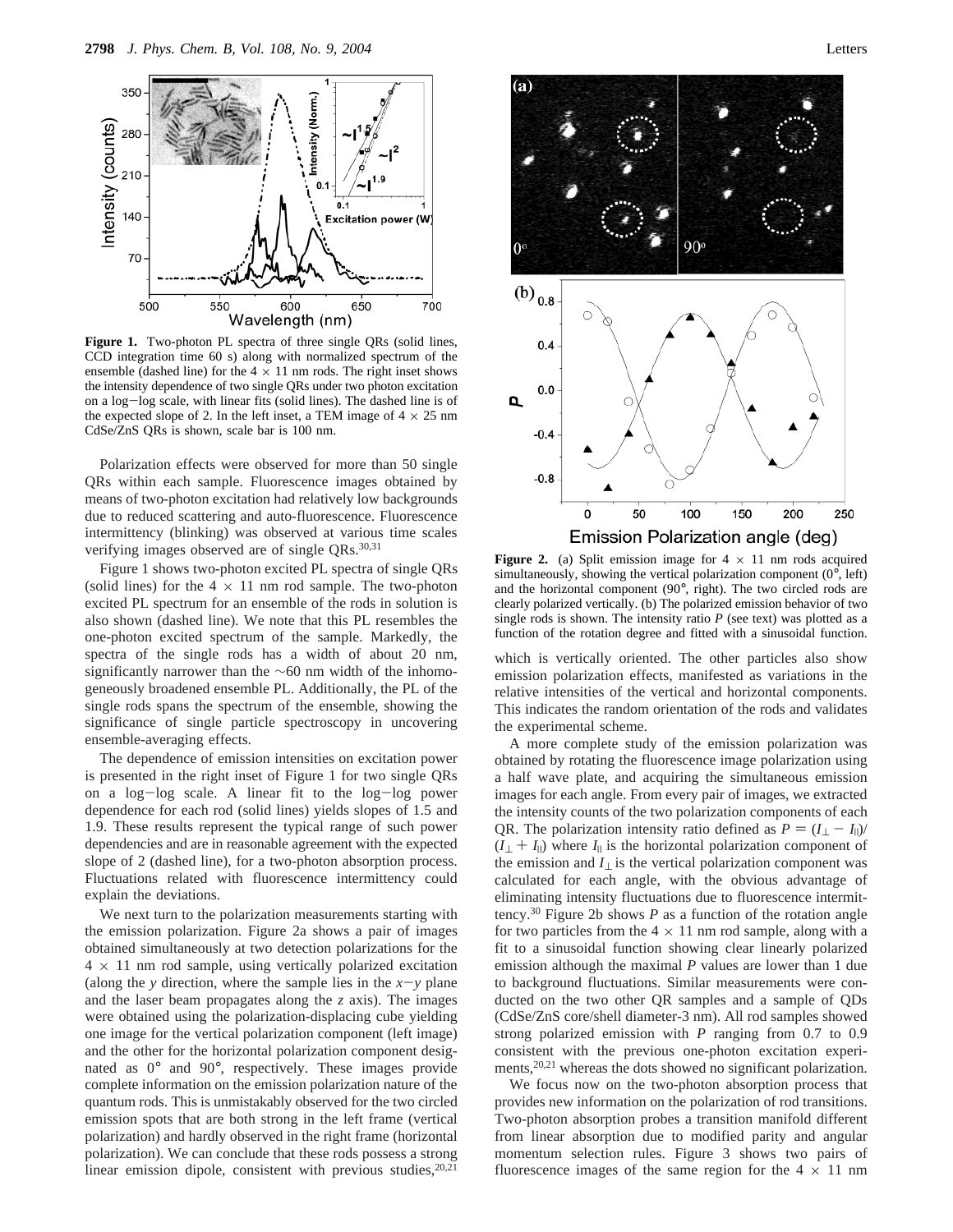

**Figure 3.** Polarized two-photon absorption of single QRs. (a) Split image of the emission polarization components with the exciting laser polarized vertically. In parentheses, the laser and emission component polarizations are denoted, respectively. (b) Split PL image but with the laser oriented horizontally. The two circled particles show a strong polarized absorption behavior, one to the horizontal (I) and the other to the vertical (II). Images were taken with 30 s CCD integration time.

sample with different excitation polarizations. The top pair (Figure 3a) represents the emission components of both polarizations, while the exciting laser is vertically polarized (i.e., 0°), whereas the bottom pair (Figure 3b) shows the same image component with the exciting laser changed to horizontal polarization (i.e. 90°). The brackets in the corner of each image point out first the laser polarization and second the emission polarization, i.e., (laser, emission). Also here, distinct polarization effects are discerned as can be seen for the two particles circled and marked as (I), and (II). In Figure 3a, QR-I has a stronger horizontal fluorescence component indicating that the rod orientation is more to the horizontal, whereas QR-II has a stronger vertical component indicating orientation closer to vertical. This is further indicated in Figure 3b, from which it is seen that changing the laser polarization to the horizontal direction yields fluorescence enhancement of the particle with orientation closer to the horizontal (particle I), whereas the fluorescence of the particle which is oriented more to the vertical (particle II) can hardly be seen. Other particles, oriented in midangles, maintain steady fluorescence at this laser polarization. This behavior proves that the two-photon absorption dipole is linearly polarized and is parallel with the emission dipole moment corresponding to the long rod axis.

This property was further investigated for the three QR samples by rotating the laser polarization, while acquiring the pair of emission images at each angle. By analyzing a series of images for each sample, and extracting the emission intensity counts as a function of the exciting laser polarization angle, we resolved the full character of quantum rods polarized two-photon absorption. The normalized intensity counts versus excitation polarization angle are shown in Figure 4 for two QRs of the 4  $\times$  11 nm sample (Figure 4a) and of the 4  $\times$  24 nm sample (Figure 4b) revealing the unique two-photon absorption oscillatory dependence.

Using eq 1, we consider a linearly *x*-polarized field propagating along *z*, where the QR transition dipole lies in the  $x-y$  plane



**Figure 4.** Polarized absorption of two single QRs from the  $4 \times 11$ nm sample (a) and the  $4 \times 24$  nm sample (b). The intensity was plotted as a function of the excitation angle and fitted with  $cos^4(\phi)$  dependence (lines), directly verifying the theoretical prediction. Dashed lines shows fits for some of the traces to  $cos^2(\phi)$  behavior attributed to angular dependence of linear absorption, that does not match the experimental data as well as the  $cos^4(\phi)$  dependence.

(sample plane) at a random orientation. Taking into account linear absorption dipole behavior, the two-photon absorptivity tensor has a reduced form of a single diagonal element  $T_{11}$  in the rod frame. This leads to a two-photon induced fluorescence intensity dependence of  $\sin^4(\theta) \cos^4(\phi) T_{11}^2$ , where  $\theta$  is the angle between the dipole and the normal to the sample plane  $(x-y)$ and  $\phi$  is the angle between the laser polarization and the twophoton transition dipole.<sup>7,8</sup> The dependence on  $\theta$  and  $\phi$  is separable, and the polarization measurement is sensitive to the projection of the dipole in the sample plane so the  $\cos^4(\phi)$ dependence should be seen for any value of *θ* (aside from the trivial case where  $\theta = 0$ ). Moreover, in our case, since the QRs were deposited directly on the substrate without the use of a thin layer of a polymer, the attractive rod-substrate interaction will clearly favor  $\theta$  angles close to 90 $^{\circ}$ . We therefore consider the intensity dependence of  $cos<sup>4</sup>(\phi)$ , providing good agreement with the experimental angular dependence as seen in Figure 4 (solid lines). It is important to note that the observed  $cos^4(\phi)$ dependence for the two-photon excitation case is different from the  $cos^2(\phi)$  dependence observed for the single-photon excitation case,<sup>21</sup> and from the  $cos(\theta)$  dependence observed for the emission. For comparison, we present in dashed line also fits to a  $cos^2(\phi)$  dependence for some of the traces. It is seen, although there is noise, that  $cos^2(\phi)$  does not fit the data well, especially in the flat regions where the excitation is minimal. This is also reflected in the objective fit quality parameters.

The unique  $cos^4(\phi)$  dependence means that one could measure the orientation angle of the QR with high accuracy using the two-photon excitation. We verified that emission and two-photon absorption polarization are parallel by extracting a single QR